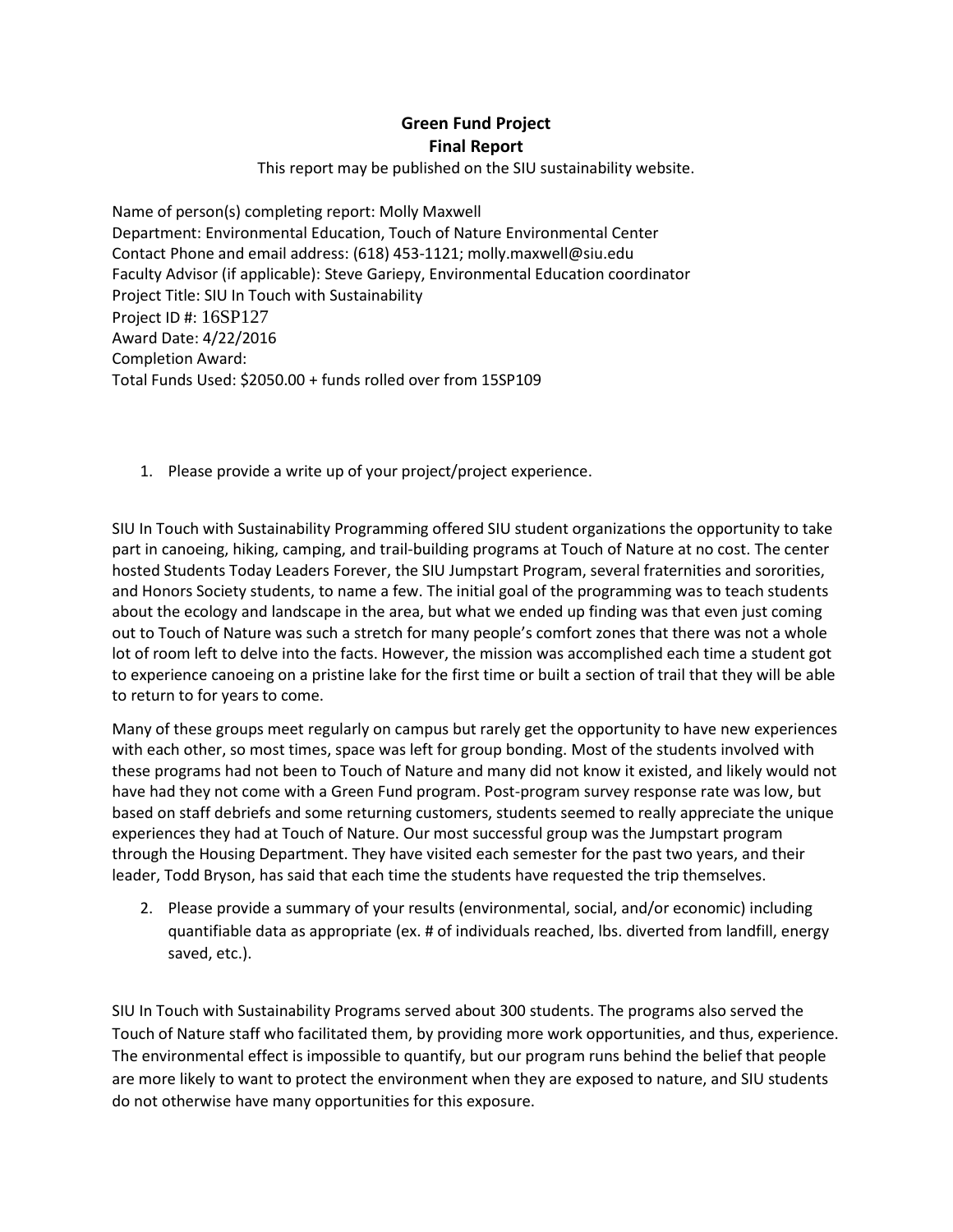3. Summarize how your project promoted the Green Fee/Sustainability on campus including, but not limited to, flyers created, screenshots of website, signage, etc. Please include website links, if applicable.

A flyer that described what programs were offered and how to set one up was distributed at every RSO Fair and other on-campus promotional events. The website no longer promotes Green Fund programming, but when it did, it did so with this blurb:

"We serve Greek organizations, student alumni organizations, University Housing, cultural groups, outdoor adventure groups, and orientation programs just to name a few. Thanks to the [Green Fund,](http://sustainability.siu.edu/) Touch of Nature is able to offer a FREE trial program, including transportation, to SIU organizations! Contact Molly Maxwell at molly.maxwell@siu.edu to customize your group's program today!"

4. Is there anything you would do differently if you were to do a similar project in the future? If so, please describe.

Yes. This program served many SIU students in the two years of its existence, but had the potential to spread a lot further. There is enough to do for the management of this grant to fulfill a part-time undergraduate or graduate assistant position. As it was, I was the manager for the last half of the first year and the entire second year of the grant but with the other responsibilities I had with my position, I did not feel I was able to dedicate the time or energy that could have made this program really shine. Booking programs with the students that were leaders in their organizations was quite challenging in many cases, because they were also busy and often hard to get a final answer from. Something that would have benefitted the process would have been a form or questionnaire they filled out that they could review with their faculty advisor and then return with all the necessary information in a timely manner. The program could also have used a way to hold groups accountable to the programs they had scheduled. Since they did not have to pay anything, we saw several last-minute cancellations.

- 5. Please attach a minimum of 5 digital images –these will be images used to promote interest in sustainability projects on campus. These can be photos of the progress of the project or the completed project.
- 6. Optional: Do you have any suggestions for the SIU Sustainability Council to improve the Green Fund Award Process?

No, I would just like to thank the council for the opportunity to provide access to Touch of Nature for so many SIU students. Touch of Nature still has a long way to go in the process of reaching all students at SIU, but that is the goal and this grant award helped us greatly to get closer to that goal.